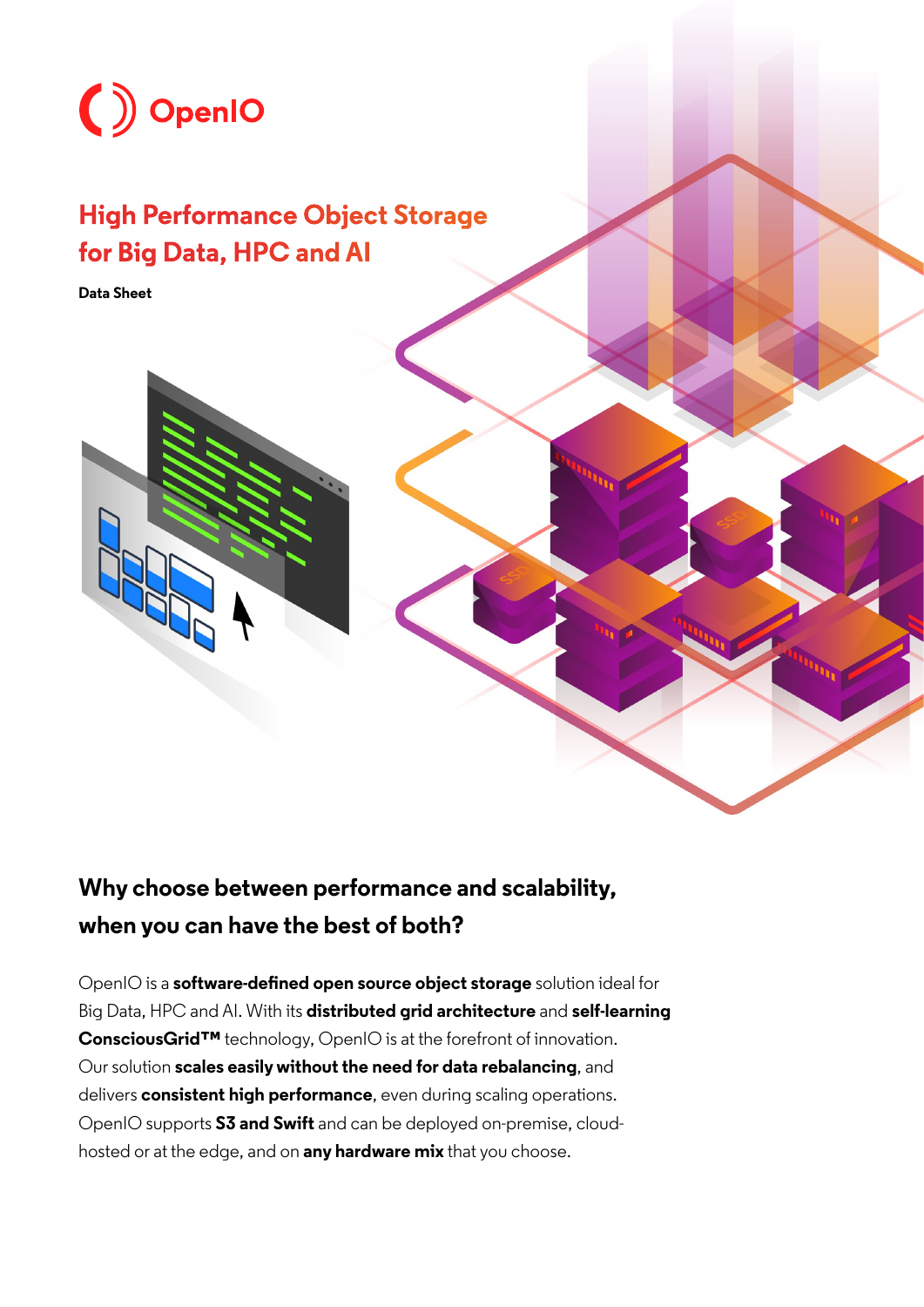## **Storage for the Data-centric World WHY S3 OBJECT STORAGE**

*Here's a question*: what do research institutions, financial corporations, healthcare organizations and media conglomerates have in common? The answer is, **they are all built on data**. Whether it be mathematical calculations, medical documentation, multimedia or consumer behavior stats, the data they collect and analyze is at the heart of what they do: it's their most valuable asset.

*Now here's the challenge***: the volume of this data is growing**, and there's no end in sight. And **not all companies want to outsource the storage of their most valuable asset**. **Or get locked** into a storage system where they can't choose the best hardware to scale, or where they would need to pay to repatriate their own data from a public cloud. Plus, to get the most out of their data, **the storage they use must deliver consistent, highperformance throughput**.

# **FOR BIG DATA AND HPC?**

**Scalability:** Object storage can scale into hundreds of billions of files. Current HDFS implementations are still limited to hundreds of millions per namenode and do not scale for larger data lakes.

**TCO**: Object storage costs less to operate than HDFS. Object storage also uses Erasure Coding which is a more efficient and flexible data protection technique.

**Performance**: In large sequential reads or writes, S3 object storage can be on par with HDFS.



## **OpenIO Object Storage**



### **Optimized for Big Data**

Integrate seamlessly with your Big Data software stack.

### **Designed for high performance**

Transfer data at 1 Tbps and beyond. Experience consistent high performance, even during scaling operations. Ideal for capacity-intensive and challenging workloads.

#### **Hyper-scalable native object storage**

Scale seamlessly from Terabytes to Exabytes. Simply add nodes to expand capacity – without the need for rebalancing data – and increase performance linearly.

#### **Hardware agnostic, lightweight solution**

Use servers and storage media that suit your evolving needs. You can combine heterogenous hardware at any time, of different specs, generations, and capacities. Avoid vendor lock-in and achieve real TCO savings.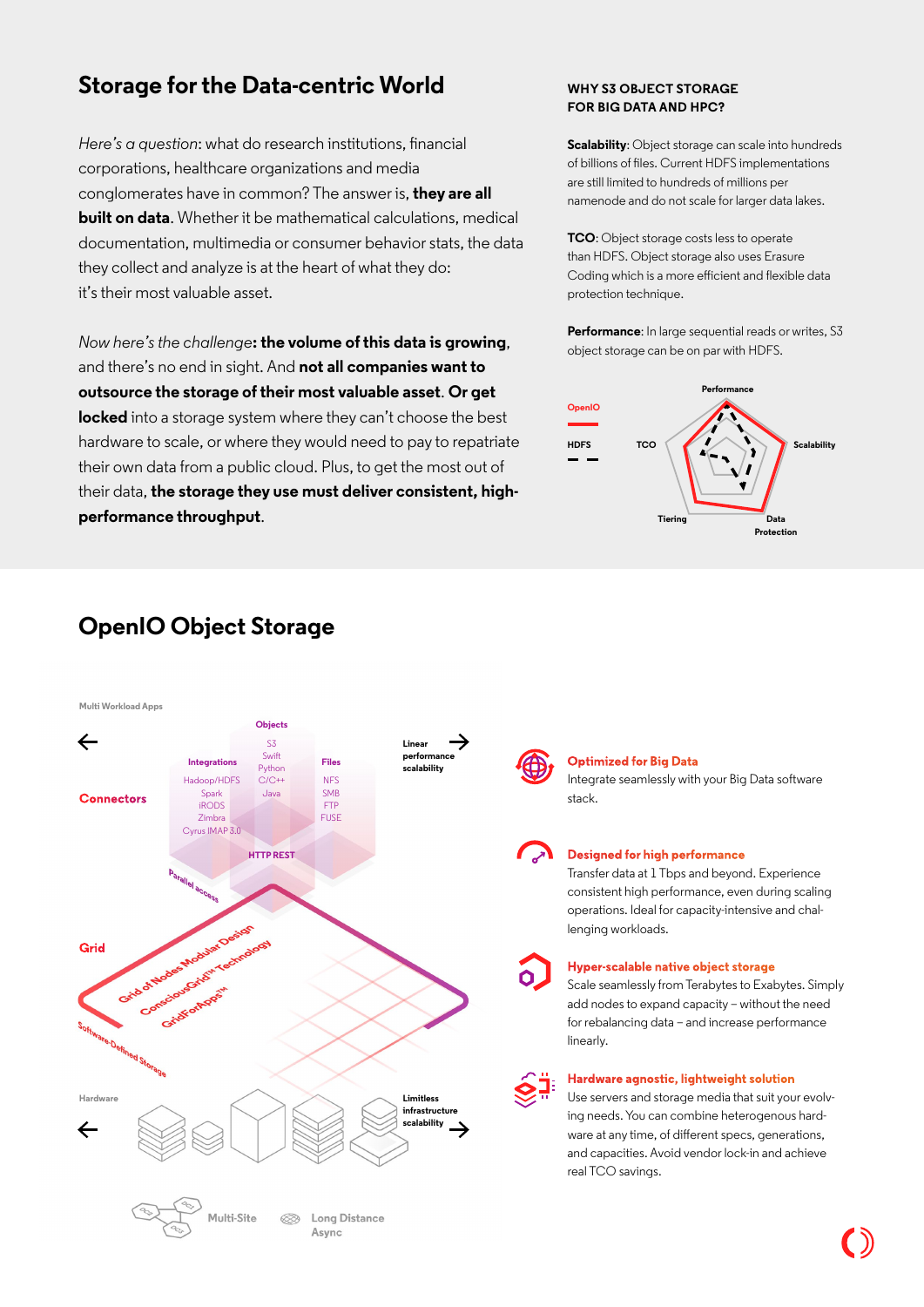## **Technology Highlights**



## **Grid of Nodes Modular Design**

The OpenIO cluster layout is organized as a **massively distributed grid of nodes**. This design is more resourceful than a ring-based architecture because it **doesn't require data rebalancing when you change the topology** of a cluster. It is more flexible and more loosely coupled than a ring and it **permits efficient load balancing on heterogeneous nodes.** Using its ConsciousGrid™ technology, OpenIO detects the specific capabilities of each node, so that it can be used at its ideal performance level.

The **data query path is independent of the number of nodes** and you can **add as many as needed**, one by one or in small or large groups, and **without affecting performance or data availability**.



## **ConsciousGrid™ Technology**

This innovative technology uses **real-time metrics from the nodes** (CPU, I/O, capacity…), to automatically discover and place your data on the most appropriate nodes. Since OpenIO discovery and placement method is dynamic, it **avoids the pitfalls of rebalancing** and provides easy decommissioning, so you can scale up and out easily and on any hardware mix that you choose, while **maintaining consistent high performance**.

We integrated a **massively distributed three-level directory** within OpenIO, to facilitate the storage of and access to hundreds of billions of objects. The directory contains the metadata needed to quickly find and **access each object, with the lowest latency**. And in the case of downed servers, objects can be quickly reconstructed so you never lose any data.

#### **OPENIO INSTANT SCALING: A BETTER WAY TO SCALE**

- **• Add new servers**, one by one or in small or larger groups, as your storage needs grow
- **• Nodes are automatically recognized and immediately available**
- **• Data does not need to be rebalanced** from old to new nodes
- **• Performance remains at a constant high level**, even during scaling operations



# **GridForApps™ Open Source**

OpenIO **catches all events** that occur in the cluster and can pass them up in the stack. OpenIO can also perform **real-time event-based metadata indexing and search** directly on the storage infrastructure. More functions like **data augmentation, pattern recognition, machine learning, data filtering and video transcoding** can be activated on customer demand.

OpenIO object storage is open core. The heart of the solution and the object APIs are on **[GitHub](https://github.com/open-io)** and available as Ubuntu and CentOS packages. This guarantees the long-term availability of the solution and gives your engineers the opportunity to delve into our technology at any time, to really understand how it works. You can start the conversation with our engineers when you sign up for one of our **[subscription plans](https://www.openio.io/plans)**, or chat with other users on the **[Slack](https://slack.openio.io/)** community.